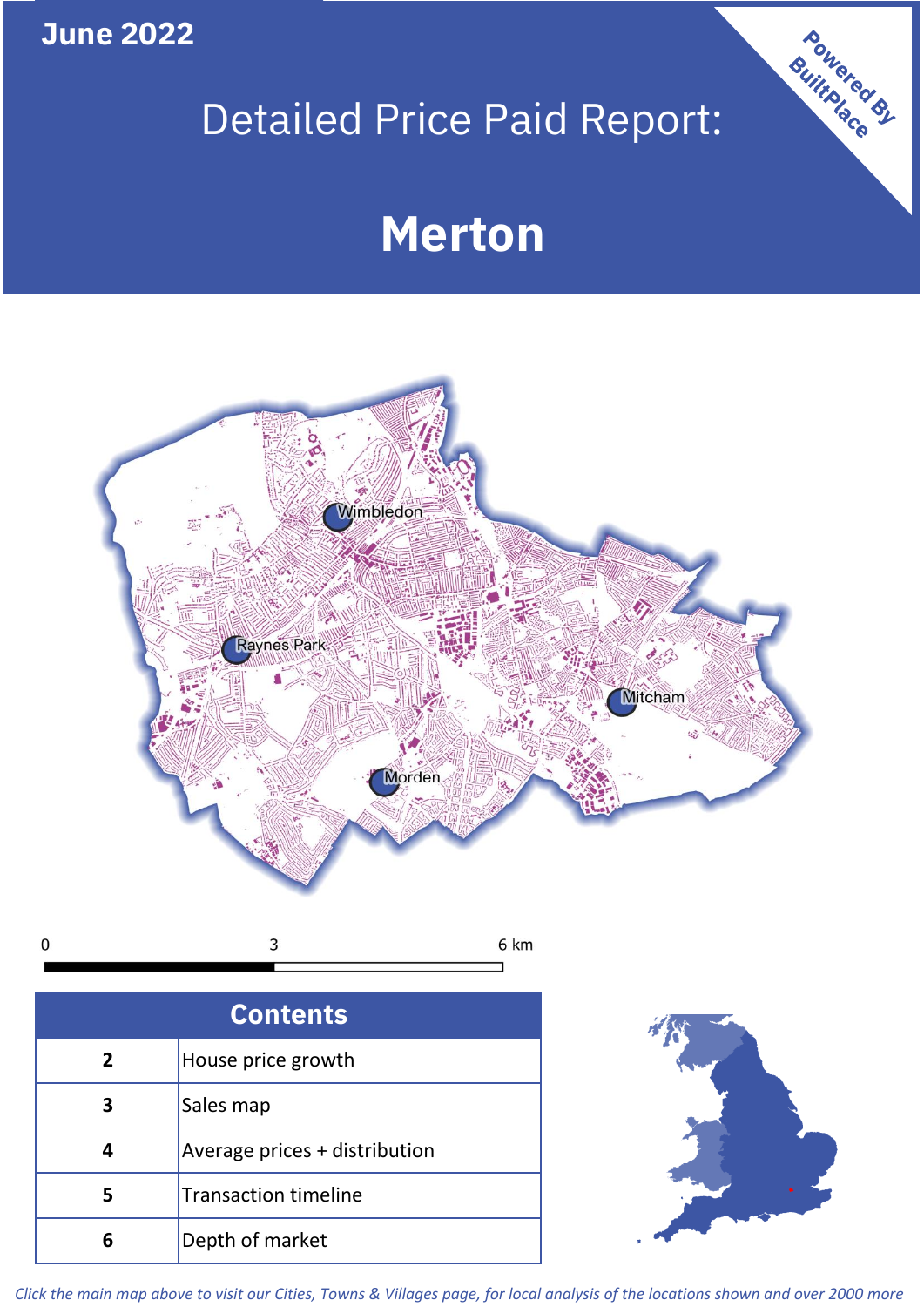### **Headline Data**

|                     | <b>Current level</b> | 3 month  | <b>Annual</b> | 5 year | 10 year |
|---------------------|----------------------|----------|---------------|--------|---------|
| <b>House prices</b> | £566,919             | $-2.4%$  | 3.9%          | 12.0%  | 83.6%   |
| <b>Transactions</b> | 2,789                | $-10.0%$ | 30.0%         | 11.0%  | 2.8%    |

# **House Price Growth (April 2022 data)**

#### *Annual Change in House Prices*



House prices in Merton grew by 3.9% in the 12 months to April 2022 (based on 3-month smoothed data). By comparison national house prices grew by 10.7% and prices in London grew by 6.7% over the same period.

Merton house prices are now 79.6% above their previous peak in 2007, compared to +76.7% for London and +52.9% across England.



#### *Year-To-Date Change in House Prices, December to April*

Local prices have fallen by 2.5% in 2022 so far, compared to a fall of 1.3% over the same period last year.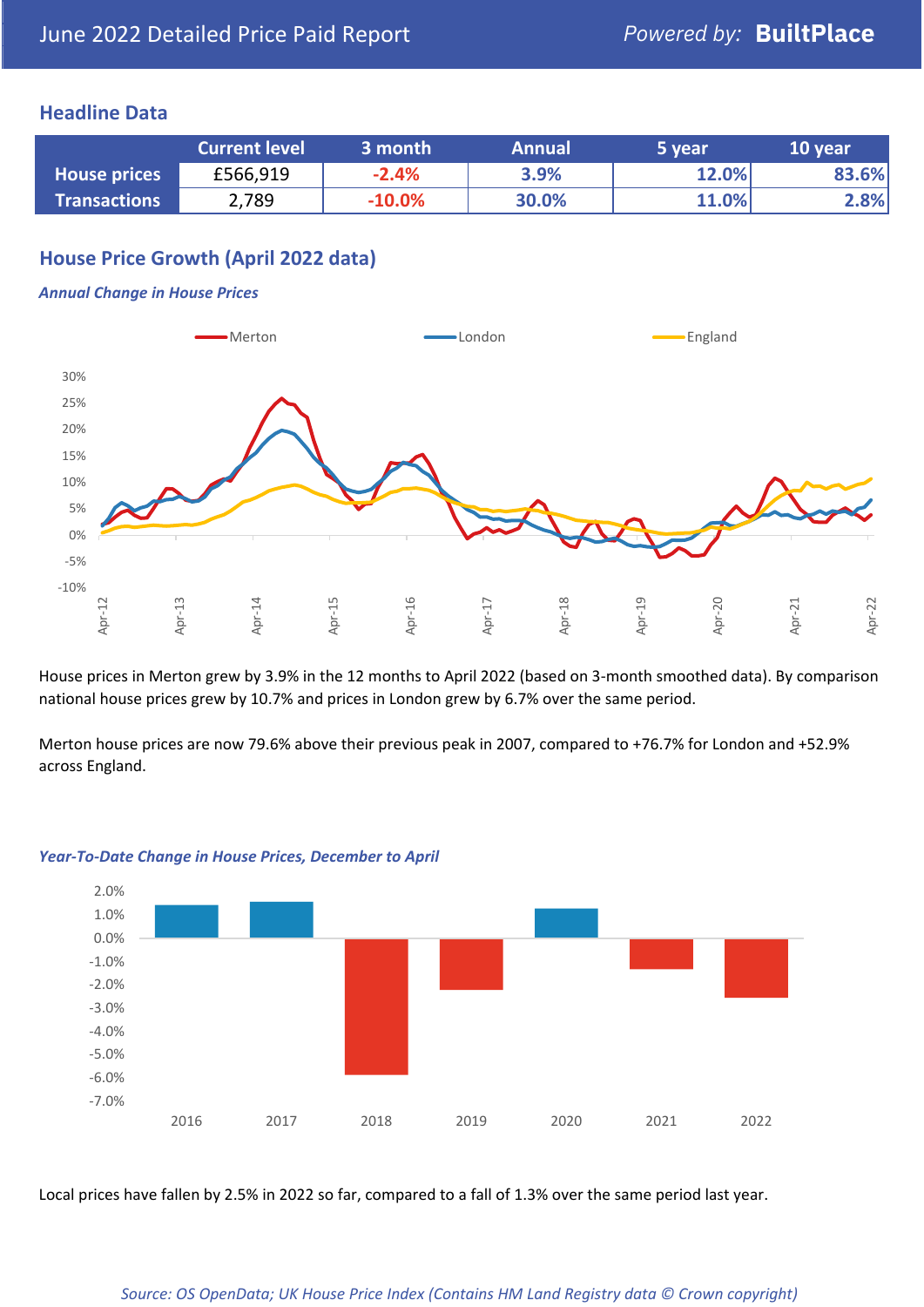# **House Price Map**

*12 months to April 2022*



*Each point is one postcode, coloured by the average value relative to all sales in this local authority (price bands are LA-specific quintiles).*

# **Map Key**

| Min      | <b>Max</b> |                            |
|----------|------------|----------------------------|
| Up to    | £369,000   | 1st quintile / lowest 20%  |
| £369,000 | £471,000   | 2nd quintile               |
| £471,000 | £607,000   | 3rd quintile               |
| £607,000 | £859,000   | 4th quintile               |
| £859,000 | and over   | 5th quintile / highest 20% |
|          |            |                            |

*Source: OS OpenData; UK House Price Index (Contains HM Land Registry data © Crown copyright)*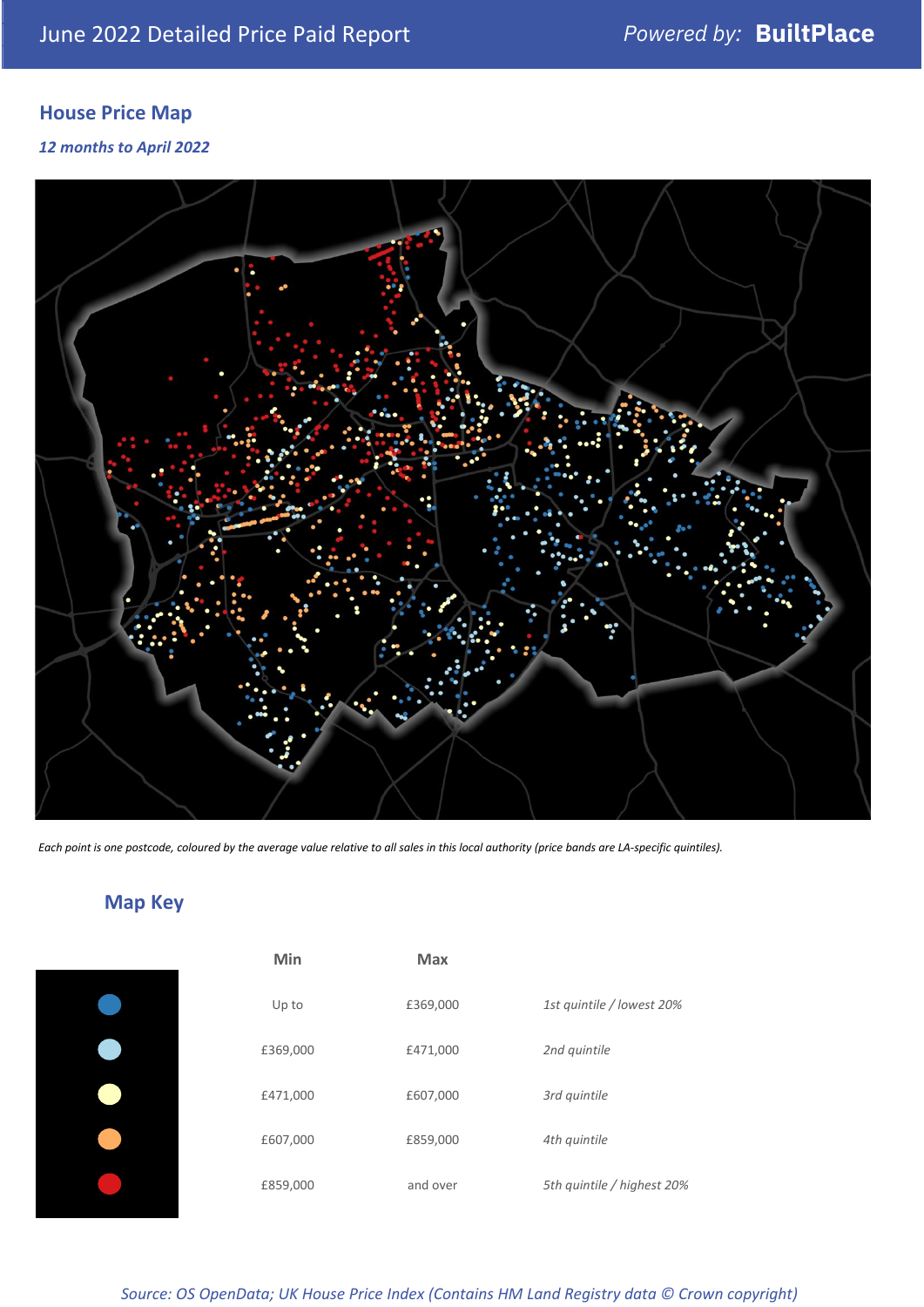# **Average House Price by Property Type**

#### *12 months to April 2022*



|                 | <b>New</b>           | <b>Second hand</b> |  |  |
|-----------------|----------------------|--------------------|--|--|
| <b>Flat</b>     | £497,059             | £414,597           |  |  |
| <b>Terraced</b> | No recorded<br>sales | £705,313           |  |  |
| Semi-detached   | £2,900,000           | £1,054,157         |  |  |
| <b>Detached</b> | £2,325,000           | £2,573,170         |  |  |

# **House Price Distribution by Year**

*All properties, by price band and calendar year (2020 = year to date)*

|                    | 1997 | 2002 | 2007 | 2012 | 2017 | 2019 | 2020 |
|--------------------|------|------|------|------|------|------|------|
| <b>Under £100k</b> | 62%  | 7%   | 0%   | 0%   | 0%   | 0%   | 0%   |
| £100-200k          | 28%  | 51%  | 18%  | 16%  | 2%   | 2%   | 1%   |
| E200-300k          | 5%   | 25%  | 42%  | 37%  | 13%  | 9%   | 10%  |
| £300-400k          | 2%   | 10%  | 17%  | 18%  | 21%  | 14%  | 14%  |
| £400-500k          | 1%   | 3%   | 8%   | 9%   | 21%  | 22%  | 21%  |
| <b>£500k-1m</b>    | 1%   | 3%   | 10%  | 15%  | 32%  | 41%  | 38%  |
| £1-2m              | 0%   | 1%   | 2%   | 4%   | 8%   | 9%   | 13%  |
| <b>Over £2m</b>    | 0%   | 0%   | 1%   | 2%   | 3%   | 4%   | 3%   |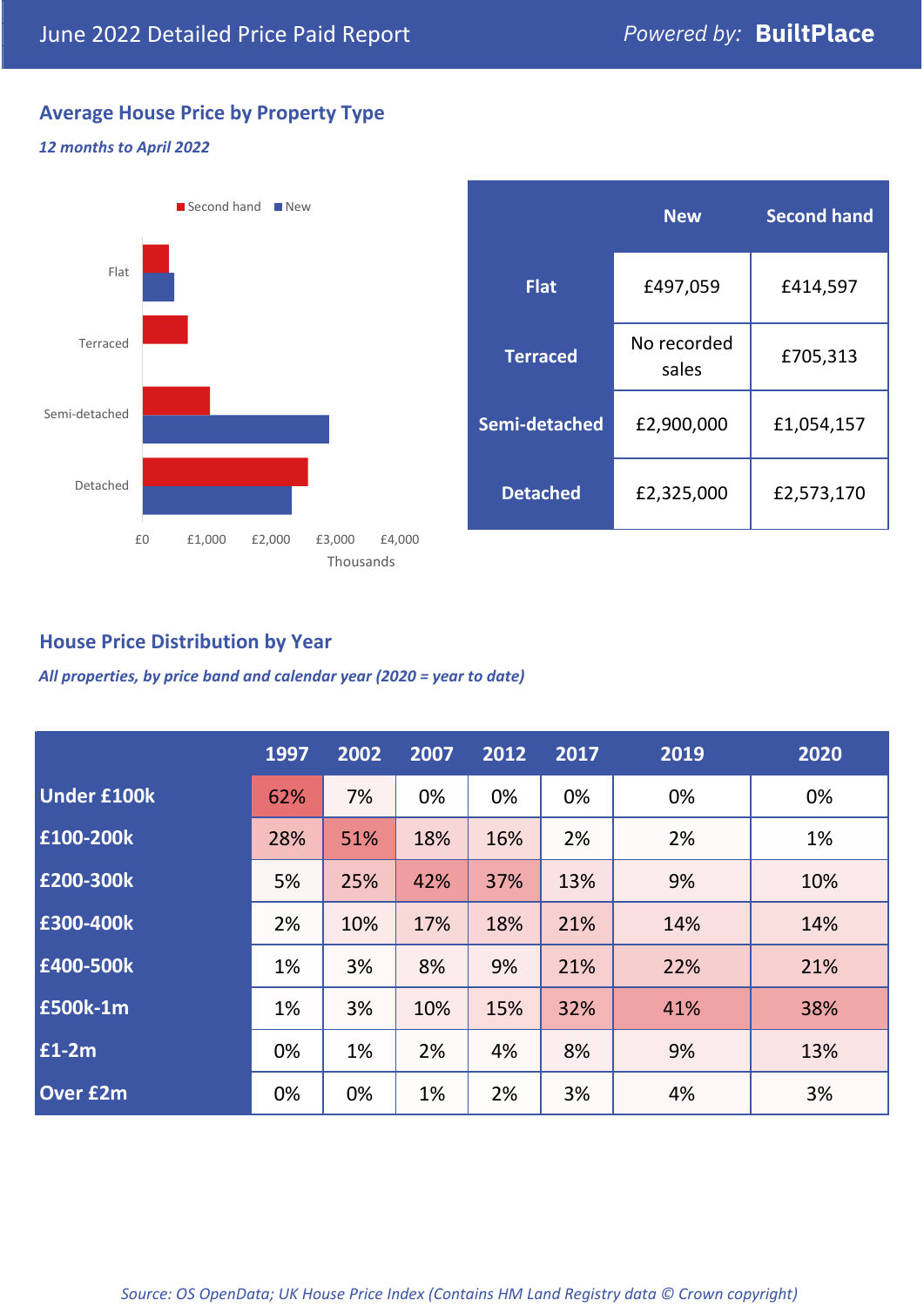# **Transactions (February 2022 data)**

*Annual Transactions, Indexed (2001-05 average = 100)*



There were 2,789 transactions in Merton during the 12 months to February 2022. This is 63% of the average from 2001- 05 and suggests activity is significantly below pre-downturn levels.

Transactions in Merton have fallen by 11.4% since 2014, compared to changes of -21.3% for London and -7.7% for England.



#### *Cash and New Build Sales as % of Total, by Year*

*Note: The data on this page EXCLUDES transactions identified as transfers under a power of sale/repossessions, buy-to-lets (where they can be identified by a mortgage), and transfers to non-private individuals - i.e. it comprises only Land Registry 'A' data.*